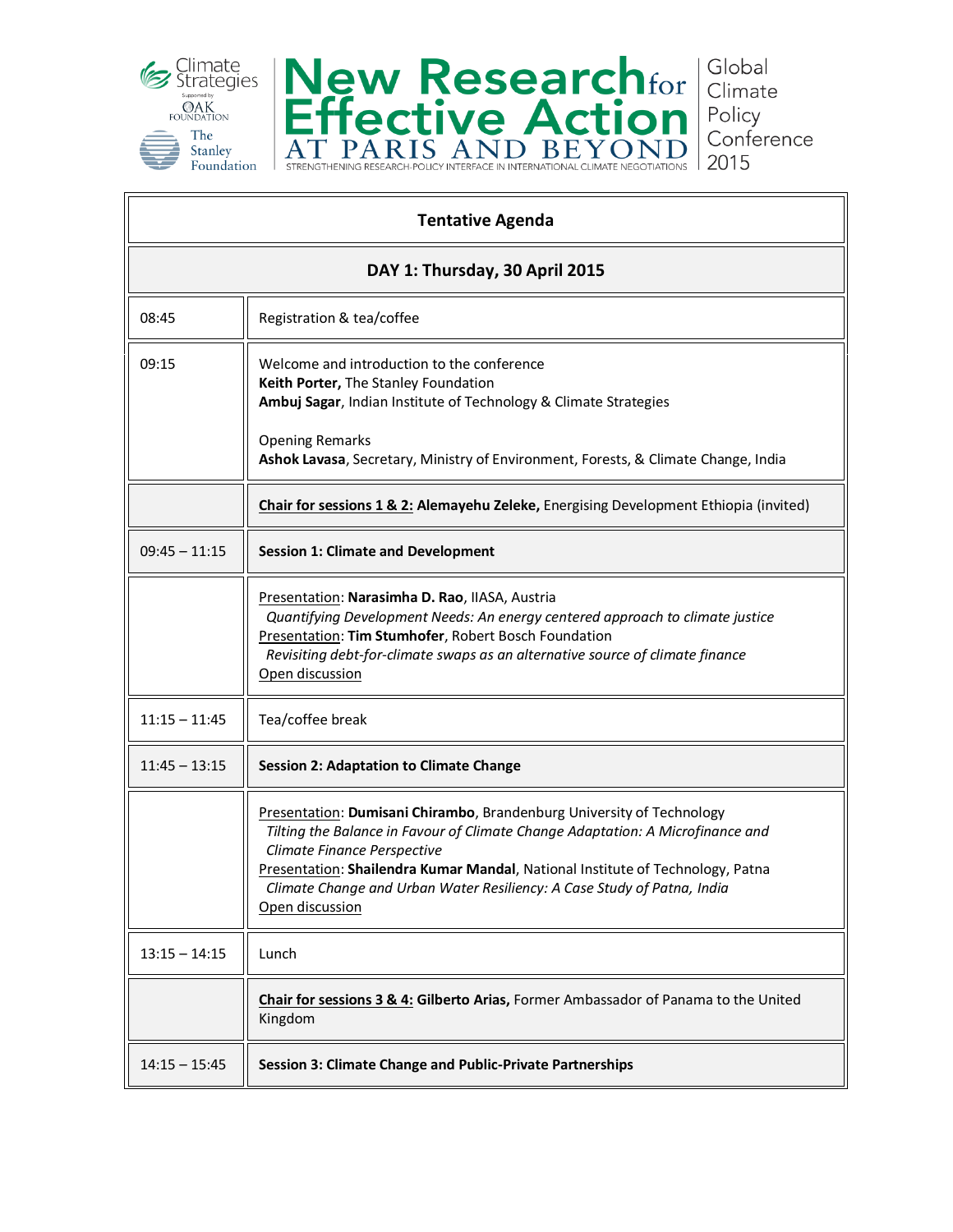



|                           | Presentation: Ahmed Abdel-Latif, ICTSD, Switzerland<br>The role of public-private partnerships in enhancing the transfer and diffusion of climate<br>technologies<br>Presentation: Mohammad Aatish Khan, Yale University, USA<br>Effective Pathways of Public Private Partnership for Adaptation Projects in the<br><b>Developing Countries</b><br>Open discussion |                                                        |  |
|---------------------------|--------------------------------------------------------------------------------------------------------------------------------------------------------------------------------------------------------------------------------------------------------------------------------------------------------------------------------------------------------------------|--------------------------------------------------------|--|
| $15:45 - 16:15$           | Tea/coffee break                                                                                                                                                                                                                                                                                                                                                   |                                                        |  |
| $16:15 - 17:45$           | <b>Session 4: Motivating and Enhancing State Action</b>                                                                                                                                                                                                                                                                                                            |                                                        |  |
|                           | Presentation: Sylvia Karlsson-Vinkhuyzen, Wageningen University, The Netherlands<br>Paris and then? Holding states to account<br>Presentation: Rasmus Karlsson, Umeå University, Sweden<br>Low-Emissions Technology Commitment<br>Open discussion                                                                                                                  |                                                        |  |
| 19:00                     | <b>Reception and Dinner</b>                                                                                                                                                                                                                                                                                                                                        |                                                        |  |
|                           |                                                                                                                                                                                                                                                                                                                                                                    |                                                        |  |
| DAY 2: Friday, 1 May 2015 |                                                                                                                                                                                                                                                                                                                                                                    |                                                        |  |
| $09:00 - 10:30$           | Track 1                                                                                                                                                                                                                                                                                                                                                            | <b>Track 2</b>                                         |  |
|                           | Technology Investment, Finance, and<br>the Roles For Pricing Carbon: Defining<br>the 'Club Good'                                                                                                                                                                                                                                                                   | Dealing With Impacts - Adaptation and<br>Loss & Damage |  |
|                           | Chairs: Michael Grubb &<br><b>Heleen de Coninck</b>                                                                                                                                                                                                                                                                                                                | Chair: Sonja Klinsky                                   |  |
|                           | Introduction: Michael Grubb, UCL &<br>Climate Strategies - Carbon Pricing<br>Realities and Linkages to Technology                                                                                                                                                                                                                                                  | Initial comments: Sonja Klinsky                        |  |
|                           | Part 1<br><b>Making Carbon Pricing and Technology</b><br><b>Policies Mutually Supportive</b>                                                                                                                                                                                                                                                                       | Part 1<br><b>Resilience</b>                            |  |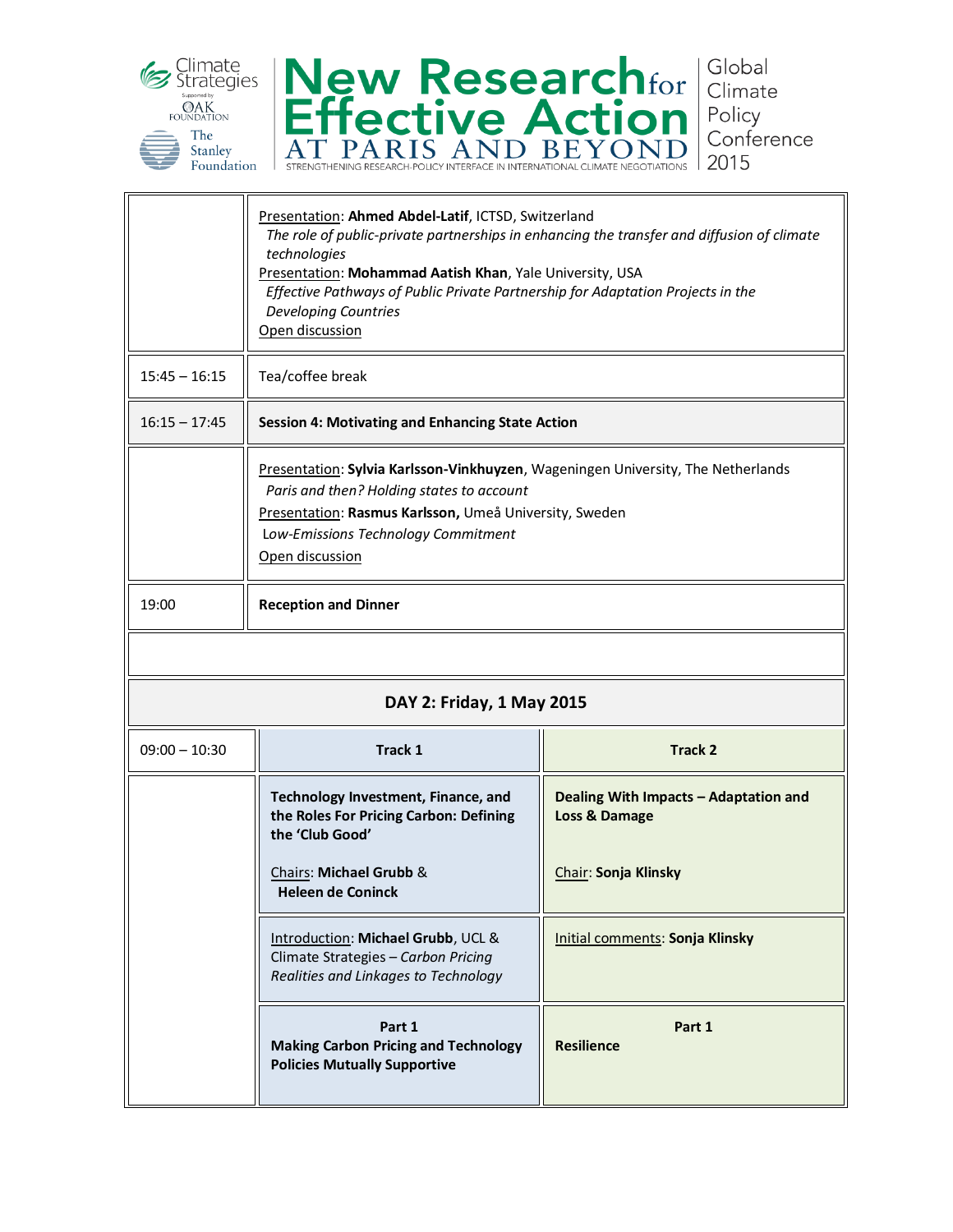



Global Climate Policy Conference 2015

|                 | Remarks:<br>Vikram Widge, Head, Climate and<br>Carbon Finance, Climate Change Group-<br><b>Financial dimensions</b><br>Axel Michaelowa, Head of International<br>climate policy group, University of<br>Zurich - Carbon pricing and innovation<br>Open discussion                                                                                                     | <u>Remarks:</u><br>Indrani Phukan, GIZ India<br>John Colvin, Climate Adaptation<br>Open discussion                                            |  |
|-----------------|-----------------------------------------------------------------------------------------------------------------------------------------------------------------------------------------------------------------------------------------------------------------------------------------------------------------------------------------------------------------------|-----------------------------------------------------------------------------------------------------------------------------------------------|--|
| $10:30 - 11:00$ | Tea/coffee break                                                                                                                                                                                                                                                                                                                                                      |                                                                                                                                               |  |
| $11:00 - 12:30$ | Track 1                                                                                                                                                                                                                                                                                                                                                               | <b>Track 2</b>                                                                                                                                |  |
|                 | Part 2<br>A Viable Focus for a "Coalition of<br>Ambition"?<br>Remarks:<br>Kasturi Das, Institute of Management<br>Technology (IMT) - Trade law and the                                                                                                                                                                                                                | Part 2<br><b>Loss and Damage</b><br>Remarks:<br>Friedrike Otto, Environmental Change<br>Institute, Oxford                                     |  |
|                 | international politics of pricing and<br>clubs<br><b>Nigel Topping, We Mean Business</b><br>coalition: the World Bank / We Mean<br>Business partnership on carbon pricing<br>Heleen de Coninck, Radboud University<br>& Climate Strategies - Can technology<br>build a carbon pricing coalition? A<br>discussion of obstacles and<br>opportunities<br>Open discussion | Lavanya Rajamani, Center for Policy<br>Research, India<br>Chaired by: Krishna AchutaRao, Indian<br>Institute of Technology<br>Open discussion |  |
| $12:30 - 13:30$ | Lunch                                                                                                                                                                                                                                                                                                                                                                 |                                                                                                                                               |  |
| $13:30 - 15:30$ | <b>Session 5: New Approaches to Building Capacity</b><br>Chair: Ambuj Sagar, Indian Institute for Technology                                                                                                                                                                                                                                                          |                                                                                                                                               |  |
|                 | <b>Brief report from parallel tracks</b><br>Remarks:<br>Ajay Mathur, Bureau of Energy Efficiency India                                                                                                                                                                                                                                                                |                                                                                                                                               |  |
|                 |                                                                                                                                                                                                                                                                                                                                                                       |                                                                                                                                               |  |